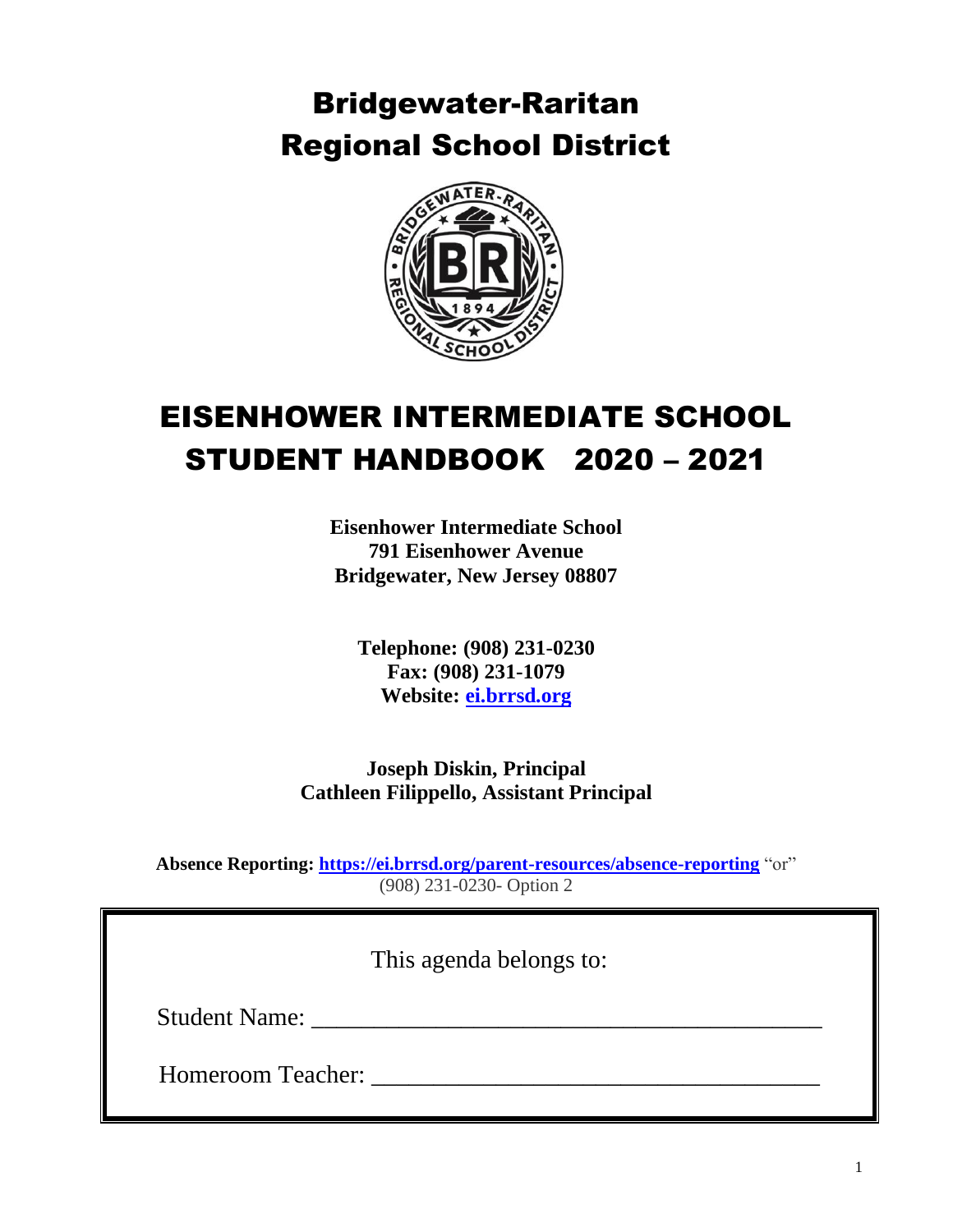

## **District Mission Statement**

We will teach them One and All Young to Old and Big to Small Inspire, engage and educate Improve our world and make it great Challenge All to grow, exceed So one day they will take the lead…

Eisenhower Eagles Motto "Positive Confidence"

Please note: Parents and students are encouraged to visit the district and school websites regularly to ensure that they have the most current information for the 2020-2021 school year.

Thank you for reviewing the Eisenhower Intermediate School Student Handbook. The school staff looks forward to a great school year.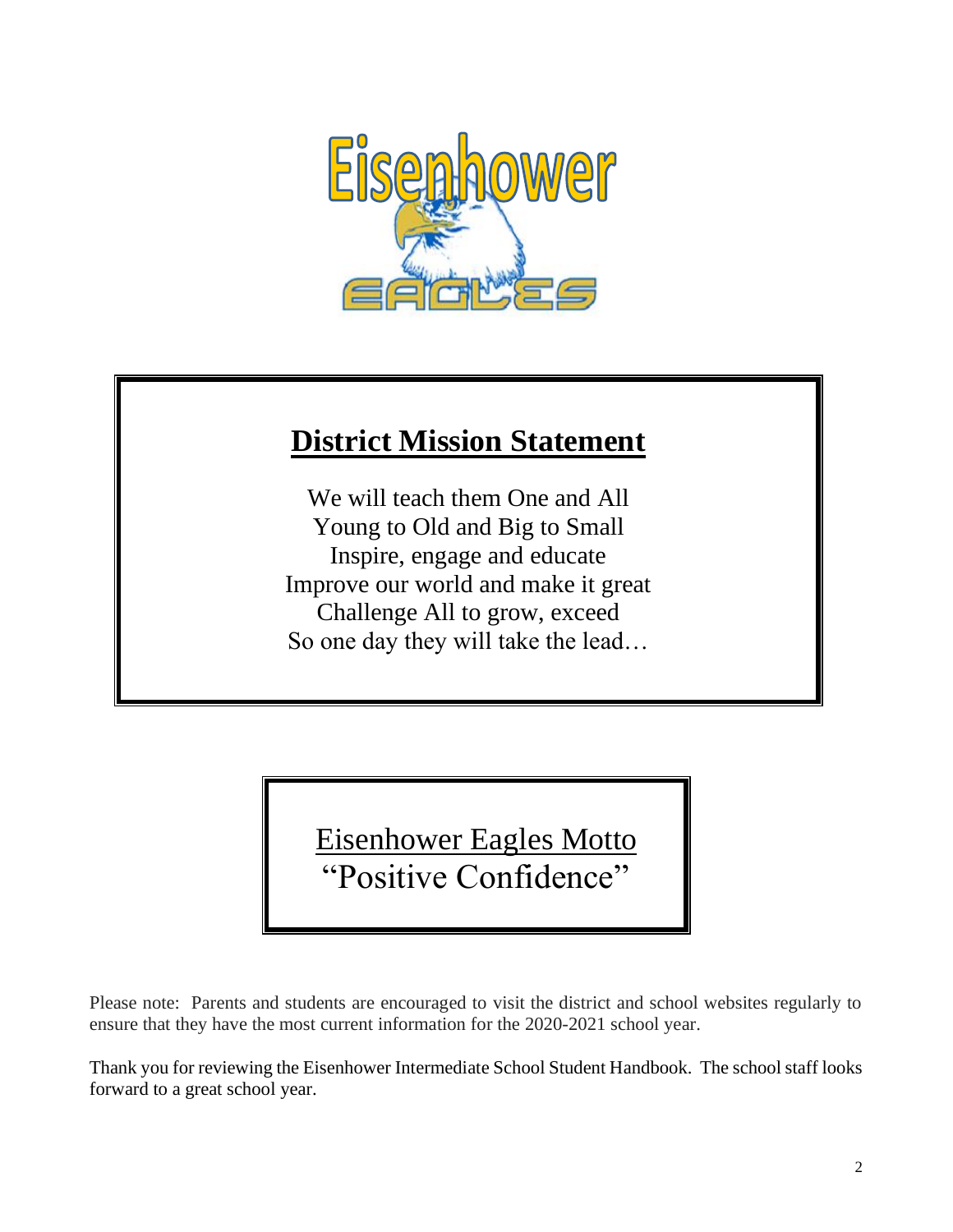#### **ABSENCE-ATTENDANCE**

Children are required by State law and Board of Education Policy to be in attendance at school every day that school is in session, except in cases of illness, death in the immediate family, or excused religious holidays. It is the responsibility of the students and their parents to assure that non-essential absences are avoided.

1. When a student is absent or expected to be absent from school the parent or guardian **must** report the absence by 9:00AM. The parent/guardian may call, however an email is preferred at: <https://ei.brrsd.org/parent-resources/absence-reporting>.

Please include the student's full name, grade, teacher, reason for absence and expected date of return.

- 2. When a child is absent for any reason, New Jersey State Law requires that written notice be provided to the school. An email to the absence reporting address listed on page 1 will fulfill this requirement. **If the parent/guardian leaves the school a phone message they must follow up with a note to the student's homeroom teacher on the day the student returns to school**. If a note is not sent in then the absence will remain unexcused. A note verifies the absence, but does not necessarily excuse the absence.
- 3. The Attendance Officer, in accordance with State law and Board Policy, will investigate chronic absenteeism. Any student absent for three or more consecutive days because of illness must report to the nurse upon returning to school.
- 4. Students must be present in school a minimum of 2 hours to receive half-day credit and a minimum of 4 hours to receive full-day credit.
- 5. A student must be in school by 11:00am in order to participate in a contest/practice/activity that day. An exception will be made if the student has a medical or other approved appointment, in which case a signed statement by the physician or other authority must be submitted.

#### **ABSENCES-MAKING-UP WORK**

The student is responsible for all classwork, homework assignments and assessments missed because of absence. Teachers are available for assistance at a mutually agreeable time.

#### **Student responsibilities include:**

1. Asking the teacher(s) for the assignments that they have missed during their absences and arranging for extra help sessions/test make-up as needed.

- 2. Checking for missed assignments and homework by accessing the OnCourse System Homework Portal at [www.oncoursesystems.com/homeworkportal/in](http://www.oncoursesystems.com/homeworkportal/index/brrsd) [dex/brrsd.](http://www.oncoursesystems.com/homeworkportal/index/brrsd)
- 3. Making up classwork, homework, and assessments due to school-related activities (i.e. music lessons, rehearsals, meetings, class trips)

## **For an Absence of two days or less** -

Students and parents/guardians should access the OnCourse System Homework Portal at <http://brrsd.oncoursesystems.com/> to check all assignments. Students are required to make up work due to an excused absence. It is the student's responsibility to seek the work. If a student does not have the necessary materials to complete the work at home, he or she will be expected to finish the work upon returning to school.

**For an Absence of three days or more due to illness** – On the **third day** that a student is absent parents may request homework. **This request must be made to the Guidance Office by 10am.** The assignments will be ready for pick up by the end of the school day on the third day. Assignments can be sent home with another student.

**Students have two days to make up missed work for every one day of absence, in consultation with their teacher.**

## **ACADEMIC DISHONESTY**

Cheating and plagiarism are dishonest acts that negatively impact teaching and learning. Any student giving or receiving answers on schoolwork without doing the work themselves will be considered guilty of cheating. Incidents of cheating, contributing to cheating, or engaging in plagiarism will be addressed by the teacher, guidance and/or administration.

## **AFTER SCHOOL ACTIVITIES/PARENT PICK UP**

The Bridgewater-Raritan Regional School District encourages students to participate in after school and evening activities. The school cannot assume responsibility for care or supervision after the designated activity time. The following guidelines have been established to ensure that children are safe and cared for at the end of activities.

- When appropriate, before the end of evening activities, students will be reminded of the ending time and the need to call home if necessary.
- When parent/guardian is not present at the end of an activity, school staff will attempt to call the parents after 15 minutes. If staff cannot contact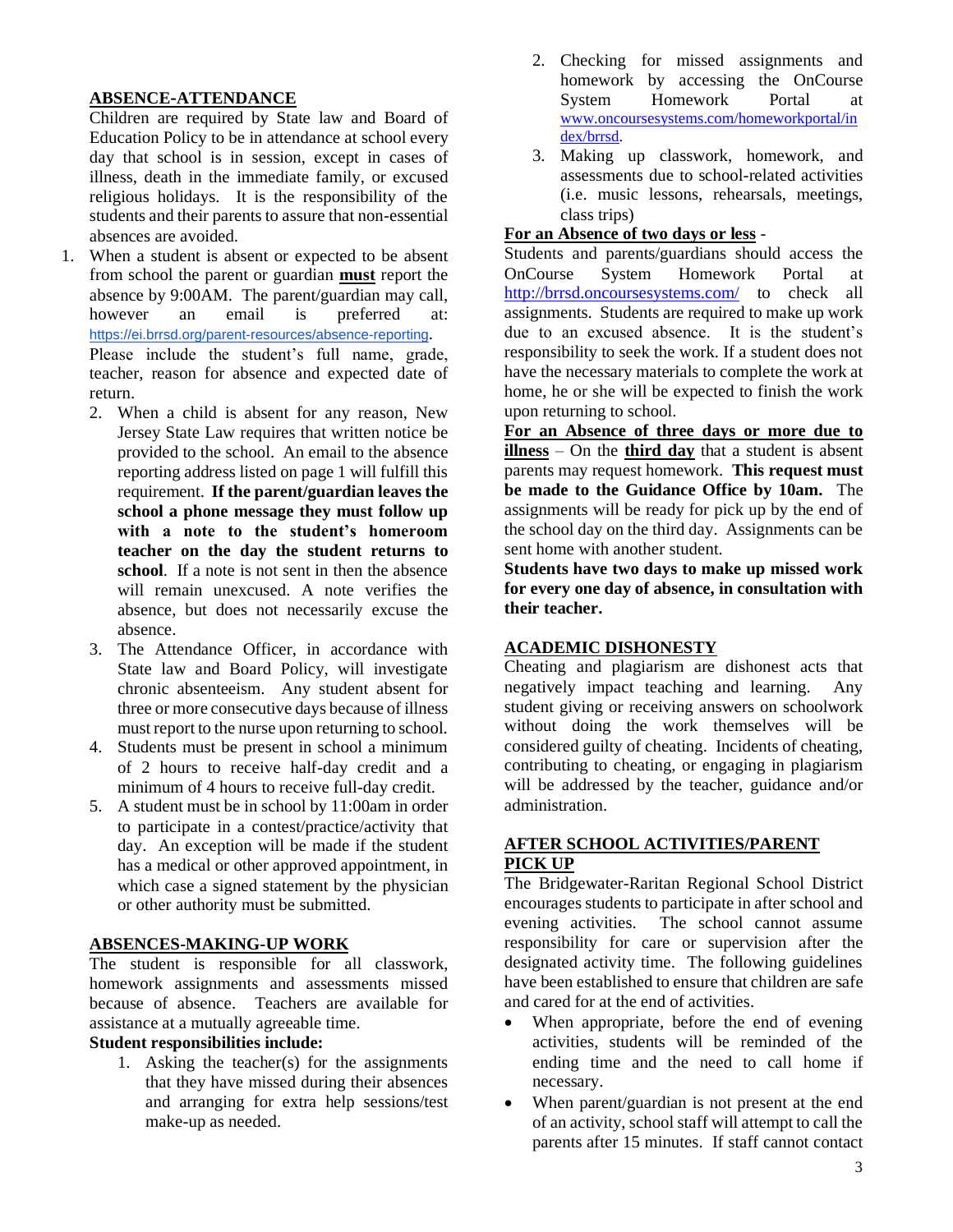a parent, the person in charge may call the police. Staff will remain with the child until the parent or police arrive.

If the parent/caregiver has been contacted and is en route, staff will remain with the child. If the parent does not arrive within 30 minutes the staff may notify the police.

## **ARRIVAL AT SCHOOL**

- Students should arrive at their assigned bus stop prior to the scheduled pick up time.
- Students being dropped off by parents or walking to school should arrive at the school **no earlier than 8:55 a.m.** Adult supervision is not provided until 8:55 am unless the student is attending an approved before-school activity (rehearsal, extra help, etc.)
- Walkers must use sidewalks and not walk through the school parking lot or neighboring yards.
- **Parents unloading students:** Parents are requested to unload students in the **designated areas only**. Please drive carefully while exiting the parking lot and obey all posted signs to ensure student and staff safety.
- **Parents who have students who attend Before Care:** please follow the program's specific procedures for student drop-off.
- **Students attending extra help:** Students attending extra help should not arrive any earlier than **five minutes prior** to the start of extra help. **Students should not be in the hallways without their teacher being present** - this includes accessing their lockers.
- **Example 1** Students are to proceed directly to their classrooms when dismissed from their bus. All students must be seated in their classrooms when the bell rings at 9:05 a.m.

Please refer to the section on Tardiness for information about late arrival to school.

## **BICYCLES**

Students who ride bicycles must wear helmets and lock their bicycle with a lock in the bicycle racks provided. The school system is not responsible for bicycle theft or damage. Bicycles are not to be ridden on any part of the school property. No students are permitted to have motorized vehicles on school property, at any time, either when school is in or out of session.

## **BUS CONDUCT**

The bus represents an integral part of the school system and, as such, the same standards of conduct that apply to a classroom apply to the school bus.

#### **For the safety of all riders, students are required to conduct themselves as indicated below:**

- 1. Show respect for the driver, bus rules, and fellow passengers at all times.
- 2. Enter and leave the school bus in turn. No pushing or crowding.
- **3.** Face forward and remain seated in the assigned seat while the bus is in motion. Seat belts, where provided, **must be fastened.**
- 4. Keep feet, hands, and belongings out of the center aisle.
- 5. No part of the body or any belongings may extend out of a window.
- 6. Talk in a reasonable tone of voice. No shouting. No profane or abusive language or behavior.
- 7. Keep the bus clean no littering or defacing the bus. Students and their parents or guardians will be held financially responsible for any acts of vandalism.
- 8. No throwing of liquids or objects within or out of the bus.
- 9. No eating or smoking on the bus.
- 10. No physical contact with other students.

**Students must ride to and from school on their assigned bus, and get on and off the bus at their designated bus stop.** The transportation department must approve any change in bus assignments.

## **BUS – PARENT RESPONSIBILITIES**

Parents of children who are transported at public expense are asked to cooperate by seeing that the following rules are observed:

- 1. Ensure that their children arrive at the bus stop before the scheduled pick up time in the morning.
- 2. Safety is imperative educate their children as to proper methods of going to or coming from the bus stop.
- 3. Accept joint responsibility with the school authorities for proper conduct of the children at all times.
- 4. In the event that there is a loss of bus privileges, parent/guardian must provide transportation to and from school for the student and cooperate with the school authorities in helping their child understand the seriousness of the action, which resulted in loss of the bus privilege. If a parent does not provide transportation, the student will be considered truant for the time when the bus privilege is denied.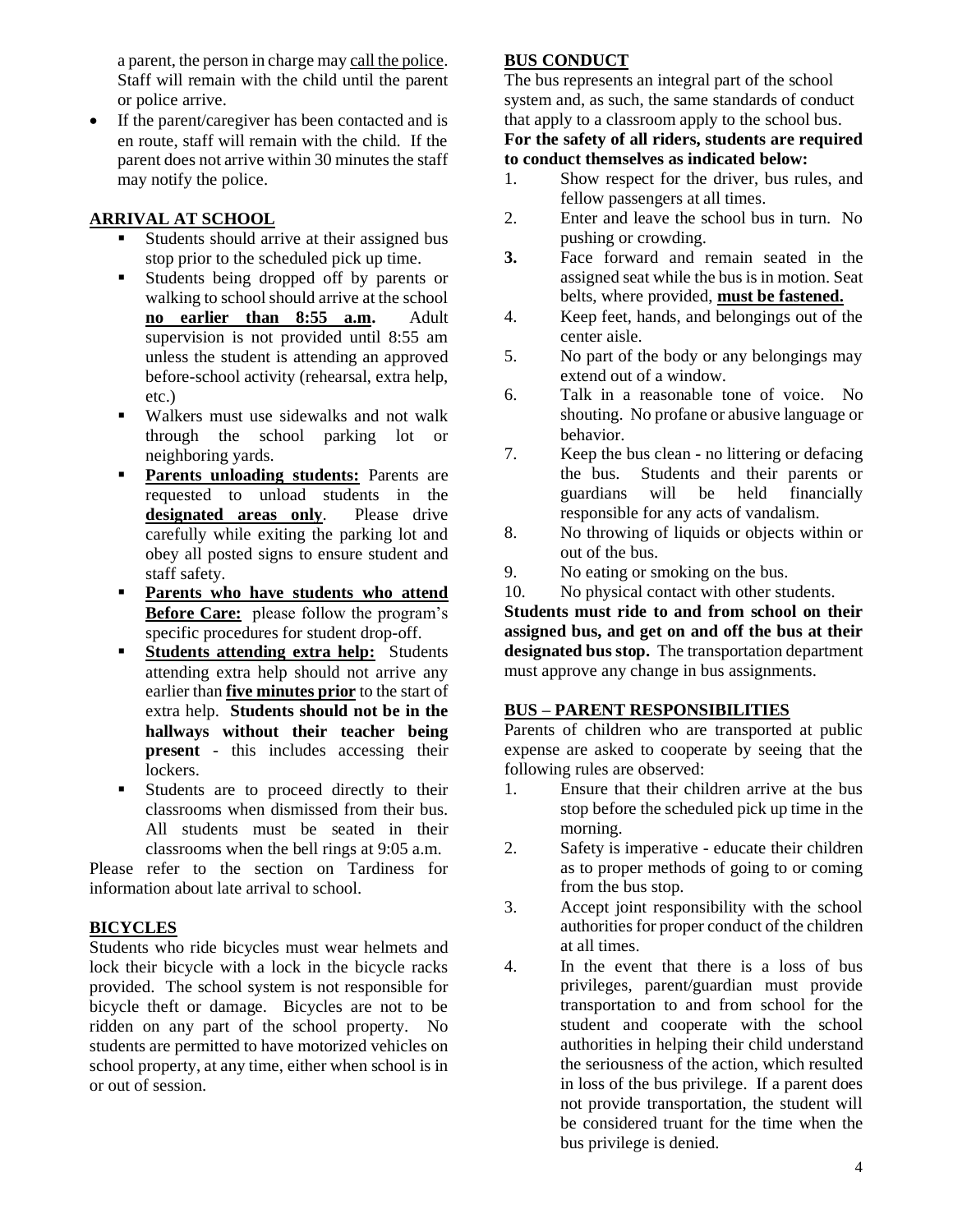5. Students assigned to buses are not permitted to walk home from school unless an approved transportation waiver is on file at the school.

Questions or comments regarding Transportation can be directed to District Transportation at 908-722-1820, x12, x13 or x14.

## **BUS - PASSES**

Students must only ride on their assigned bus to and from their assigned bus stop. Policy allows for transportation to a babysitter on a **five-day a week basis**. **An emergency transportation pass for another bus or to another bus stop can only be issued in the event of death, sudden illness or other emergency in the family.** All requests must be made in writing. If the request is approved a special bus pass will be issued by the principal/assistant principal.

## **BUS - VIOLATIONS**

New Jersey State Law, Chapter 18A:25-2, states:

"The driver shall be in full charge of the school bus at all times and shall be responsible for order; he/she shall never exclude a pupil from the bus, but if unable to manage any pupil, shall report the unmanageable pupil to the principal/assistant principal of the school he/she attends."

"A pupil may be excluded from the bus for disciplinary reasons by the principal/assistant principal and his/her parents shall provide for his/her transportation to and from school during the period of such exclusion."

In keeping with that statute, the Board of Education adopts the following procedure for students deemed unmanageable:

- **1. First Offense** The student is reported to the school principal/assistant principal. A letter is sent to the student's parent/guardian, informing them of the problem, and indicating what procedures will be followed if a second or third offense occurs during the school year. Parents/Guardians will be provided a copy of the "Conduct of Bus Riders" policy.
- **2. Second Offense** The student is reported to the school principal/assistant principal. The student is excluded from the bus for a period of five (5) school days and his/her parent/guardian shall provide transportation to and from school during that period. Absence from school during this period will be considered truancy. A letter will be sent to the student's parent/guardian informing them of the problem and the action taken, as well as what procedures will be followed if additional offenses occur during the school year.
- **3. Third Offense** The student is reported to the school principal/assistant principal. The student will be excluded from the bus for a period up to thirty- (30) school days and his/her parent/guardian shall provide transportation to and from school during that period. Absence from school during this period is considered truancy. A letter will be sent to the student's parent/guardian informing them of the problem and the action taken, as well as what procedures will be followed if additional offenses occur during the school year.
- **4. Any Offense beyond the Third Offense in a school year** - The student will be reported to the school principal/assistant principal. The student will be excluded from the bus for up to an additional thirty- (30) school days up to the end of the school year, at the discretion of the school principal/assistant principal. The student's parent or guardian shall provide transportation to and from school during that period. Absence from school during this period will be considered truancy. A letter will be sent to the student's parent/guardian informing them of the problem and the action taken, as well as what procedures will be followed if additional offenses occur during the school year.

**Please Note: Bus suspensions may be carried from school year to school year.**

## **CANDY/GUM CHEWING**

Candy and gum chewing are not allowed during school hours and on the bus.

## **CAFETERIA PROCEDURES**

The following procedures have been established to make the lunch period a relaxed but orderly time. All students are expected to follow these guidelines:

- Students must remain seated in the cafeteria unless purchasing food or throwing trash away.
- Food must remain in the cafeteria unless a student has the permission of a staff member to remove it.
- Students are to place all trash/recyclables in the proper container.
- All students at each table are responsible for leaving their tables and the surrounding area clean.
- Students may leave the cafeteria to go to the lavatories by getting permission from the cafeteria assistants and signing the bathroom log sheet.
- Students may be permitted to attend other activities at this time if a teacher has issued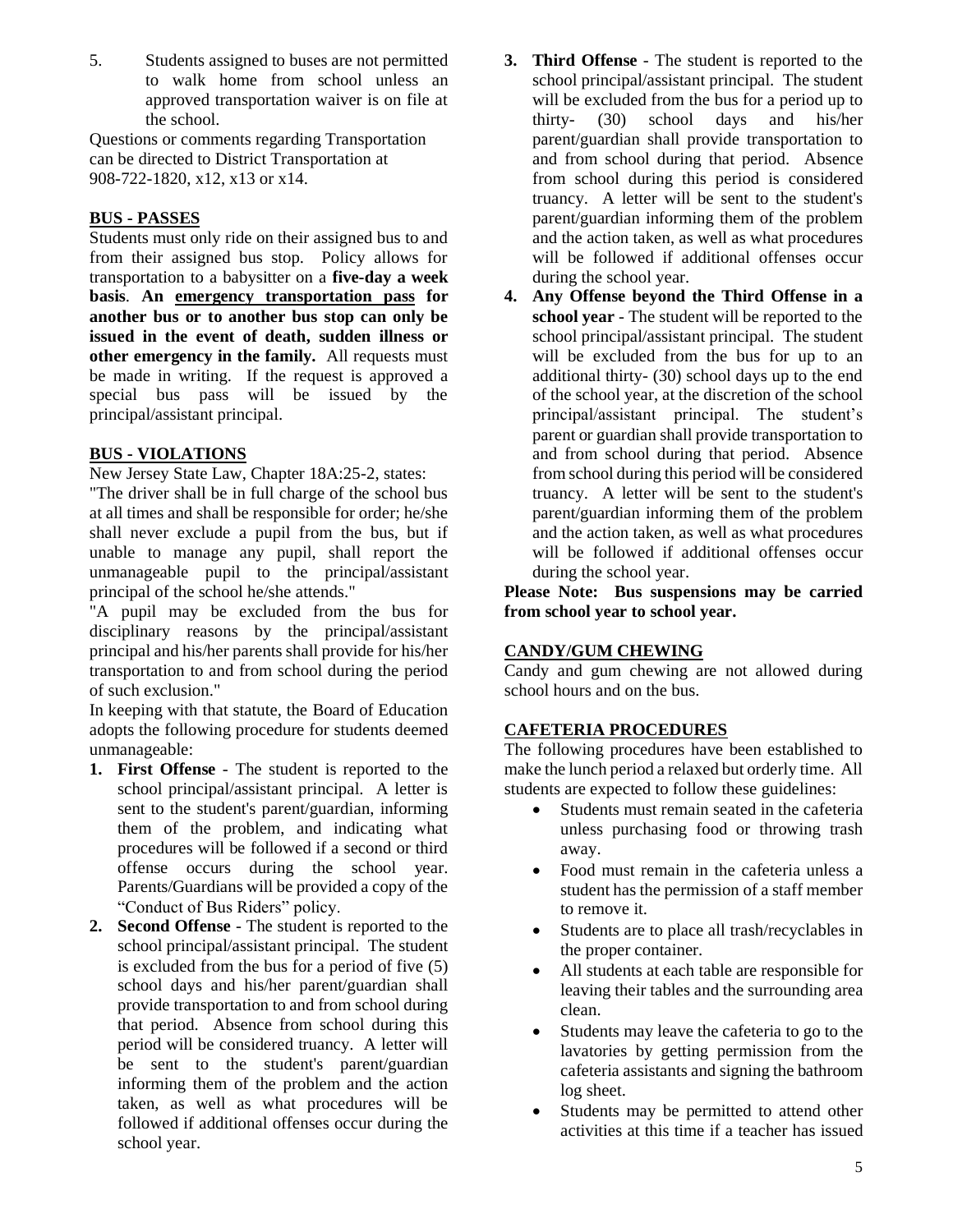them a pass. The pass must be presented to a cafeteria assistant before the student leaves the cafeteria.

- Students must wear suitable outer garments for outside recess. Please label outerwear and lunch bags with the student's name.
- Meal payment accounts are available for all students through the computerized cafeteria system – visit [www.mypaymentsplus.com](http://www.mypaymentsplus.com/) for details.
- No electronic devices or cell phones may be used during lunch or recess.
- Students must follow the rules and the directions of the Cafeteria Assistants. Proper Lunch Room behavior is expected at all times.

#### **CELL PHONES/ELECTRONIC DEVICES**

Students are not permitted to use cell phones or electronic devices while school is in session. **These items must be turned off and stored in students' lockers while in the school building and throughout the school day.** If a call home needs to be made during the school day, the phones in the classrooms should be used. The school assumes no liability or responsibility for these items.

Please note: Making phone calls, texting, gaming and taking pictures/videos are not permissible during the school day. **Under no circumstance, inside or outside of school, should cell phones be used to photograph or film other students or used in a way that constitutes cyber-bullying behavior.**

#### **CHARACTER EDUCATION**

The Intermediate Schools are dedicated to providing an educational center that optimizes learning opportunities in a cohesive and positive environment. Our faculty and staff are committed to the well-being of all members of the school community.

One of the ways we can facilitate this mission is through character education. Character can be referred to as "*what we do when no one is looking*." A number of programs at the Intermediate Schools promote character education.

## **CLASS TRIPS**

Class trips taken throughout the year play a role in the well-rounded education of students. To ensure the best experience for all students, guidelines will be set for any scheduled class trips. These include permission slips, dress requirements and responsible student citizenship. **Students with a history of unacceptable behavior and/or suspension may lose their privilege to participate in class trips.**

## **COMPUTERS/USE OF TECHNOLOGY**

The Bridgewater-Raritan Regional School district believes that technology is a tool to provide students with 21st century skills, which will keep them competitive in the global workplace. It is not enough to simply add technology into existing teaching methods. Instead, technology must be strategically implemented to maximize the benefit to the students. The benefits of a technology infused classroom include the ability for teachers to deliver personalized learning to students, increase students' technology and 21st century skills and empower students in the learning process. The use of district devices and networks must support and be consistent with educational objectives. Students are expected to follow the policies outlined by the district: including but not limited to the Acceptable Use Policy 2361, Electronic Communication and Recording Devices Policy 5516, and the Responsible Use Agreement.

#### **DETENTION**

Teachers and school administrators may assign detention. Detention may take place during lunch, recess, or before or after school. Students receive a minimum of one day's notice for a detention that will take place outside of school hours. It is the responsibility of the parents or guardians to provide transportation as it relates to before or after school detention.

#### **DISCIPLINE**

The professional staff of the school is expected to ensure student conduct conducive to an orderly educational program, to maintain an effective learning environment both in and outside the classroom and to help students achieve selfdiscipline necessary for the responsible use of freedom. (Refer to Board policy 5600).

The school staff reserves the right to take disciplinary action in the form of student conference, parental conference, lunch detention, before-school detention, after-school detention, restriction of privileges, in-school suspension, out-of-school suspension, or expulsion for the following disciplinary infractions, including, but not limited to:

- insubordination
- disrespect
- physical altercations
- disruptive behavior
- obscene gestures
- inappropriate language
- leaving school grounds without permission
- gambling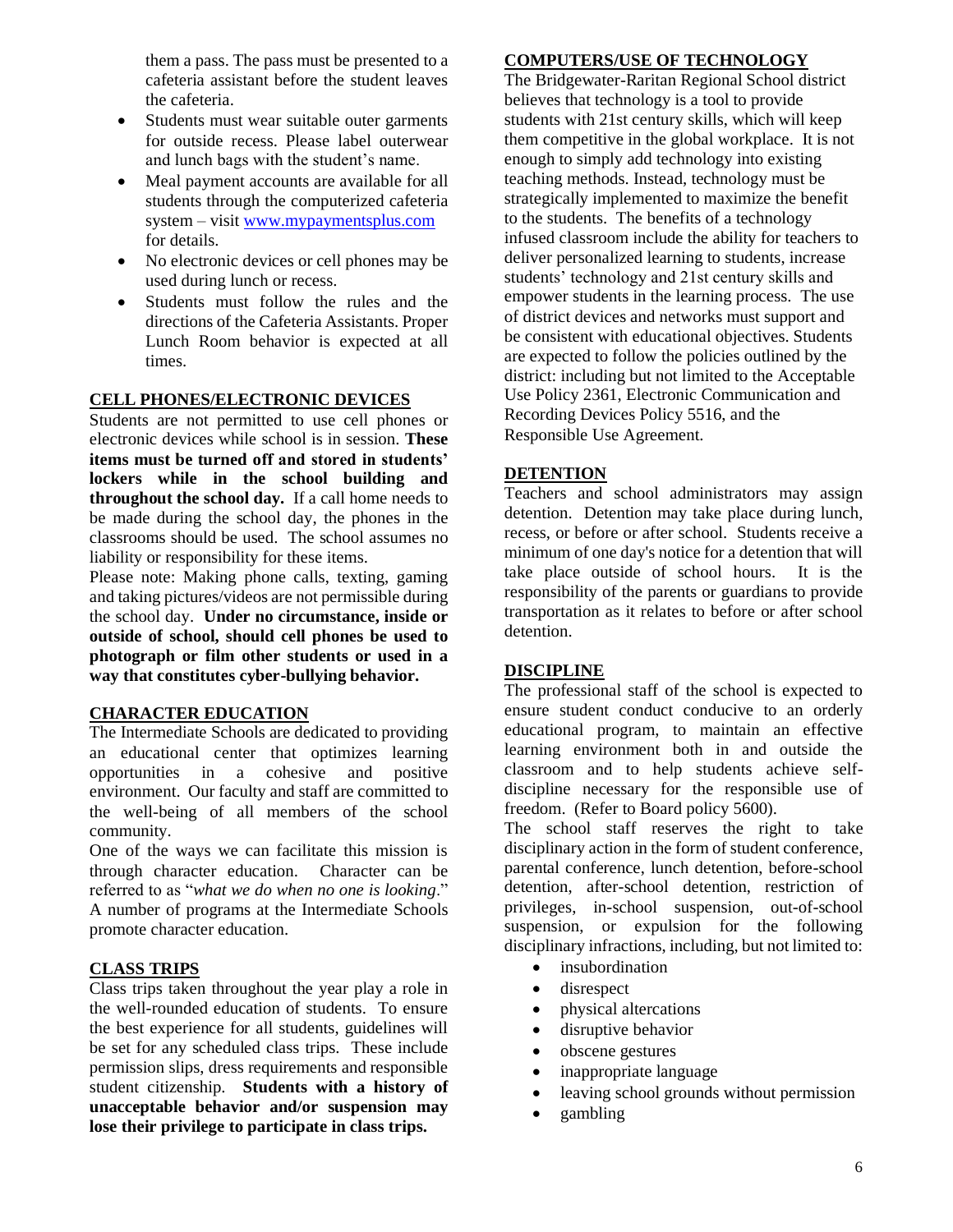- possession or distribution of items that are dangerous or distracting
- any conduct of such nature as to constitute a danger to the well-being of others, or a disruption to the learning environment

A strong and ongoing partnership between home and school is crucial in addressing and correcting student misbehavior. Any student guilty of flagrant or repeated violations will be assigned more severe consequences.

Serious and/or repeated offenses may warrant a student being referred to the principal/assistant principal.

## **DISTRACTIONS**

Sometimes items that are brought or sent to school can be disruptive or pose a safety hazard to the educational environment. Therefore, students should bring to school only those materials needed for their academic studies.

The following are some examples of items that hinder instruction: jewelry, toys, electronic devices, games, locker decorations, skateboards, rollersneakers, valuables, and large sums of money.

The sale or offering for sale of items or personal property by students is forbidden. Students should not bring items to school with the intent of bartering during lunch or anytime during the school day. This includes trading cards, electronic games, etc.

## **DRESS AND GROOMING**

Students are expected to dress appropriately, modestly and in good taste. Attire should not create a disturbance of the educational environment. Any type of clothing that does so will not be acceptable. The administration reserves the right to make the final decision regarding appropriate dress.

- All clothing should be neat, clean and properly fitted.
- Shorts and skirts cannot be any shorter than 5 inches above the knee. Mini-skirts, cutoffs or short-shorts may not be worn.
- Bare midriffs, spaghetti straps, halter tops and tube tops are not permitted. Straps of shirts **must** cover all undergarments completely.
- Proper and safe footwear is required at all times. Students may not go barefoot. No slippers are to be worn.
- Head coverings, except for religious purposes, for both males and females, are not permitted.
- Clothing, accessories or jewelry that could cause damage to any student or school property is not to be worn (i.e. spiked bracelets or necklaces, rings, belts, wallet chains, etc.).
- Grooming oneself in the classroom, a hallway, or cafeteria, including hair brushing and makeup application, is not permitted.
- Sunglasses may not be worn within the school building unless prescribed by a doctor.
- Slogans or pictures, which are obscene, sexually suggestive, or promote drugs or violence, cannot appear on clothing, nor can patches and emblems be placed on clothing in areas, which distract from good taste and do not reflect modesty.

Students not dressing appropriately for school may be asked to wear another shirt or a jacket, or to contact a parent/guardian to obtain suitable attire.

## **EARLY DISMISSAL/PARENT PICK UP**

If a student is to leave school before the regular dismissal time, the following procedures must be followed:

- 1. The student must hand in a written note to the homeroom teacher, signed by the parent/guardian, with the first and last name of the student, indicating the time they are to be dismissed, the reason for the early dismissal, and who will be picking up the student, **or** an email with this information may be sent to the absence reporting line.
- 2. In the event of an emergency appointment, please call the main office prior to your arrival so that we may notify your child and the appropriate teacher.
- 3. Students will only be dismissed to a parent/guardian, unless otherwise indicated in the note. Proper identification may be requested.
- 4. A student returning to school later the same day must be signed in and obtain a pass from the main office.
- 5. Please note that students must be present in school for four hours to receive full-day credit and two hours to receive half-day credit.

## **EXTRA HELP**

If a student is having difficulty in any subject, help outside the content of the regular school day is available. It is the student's responsibility to seek help. All teachers are available for help on specified days as posted in each classroom and on the Teacher Websites. If help is desired, the student and/or parent should make an appointment for extra help in order to confirm the time and place. The guidance counselors are available to assist in resolving difficulties with schoolwork as well as to coordinate extra help sessions.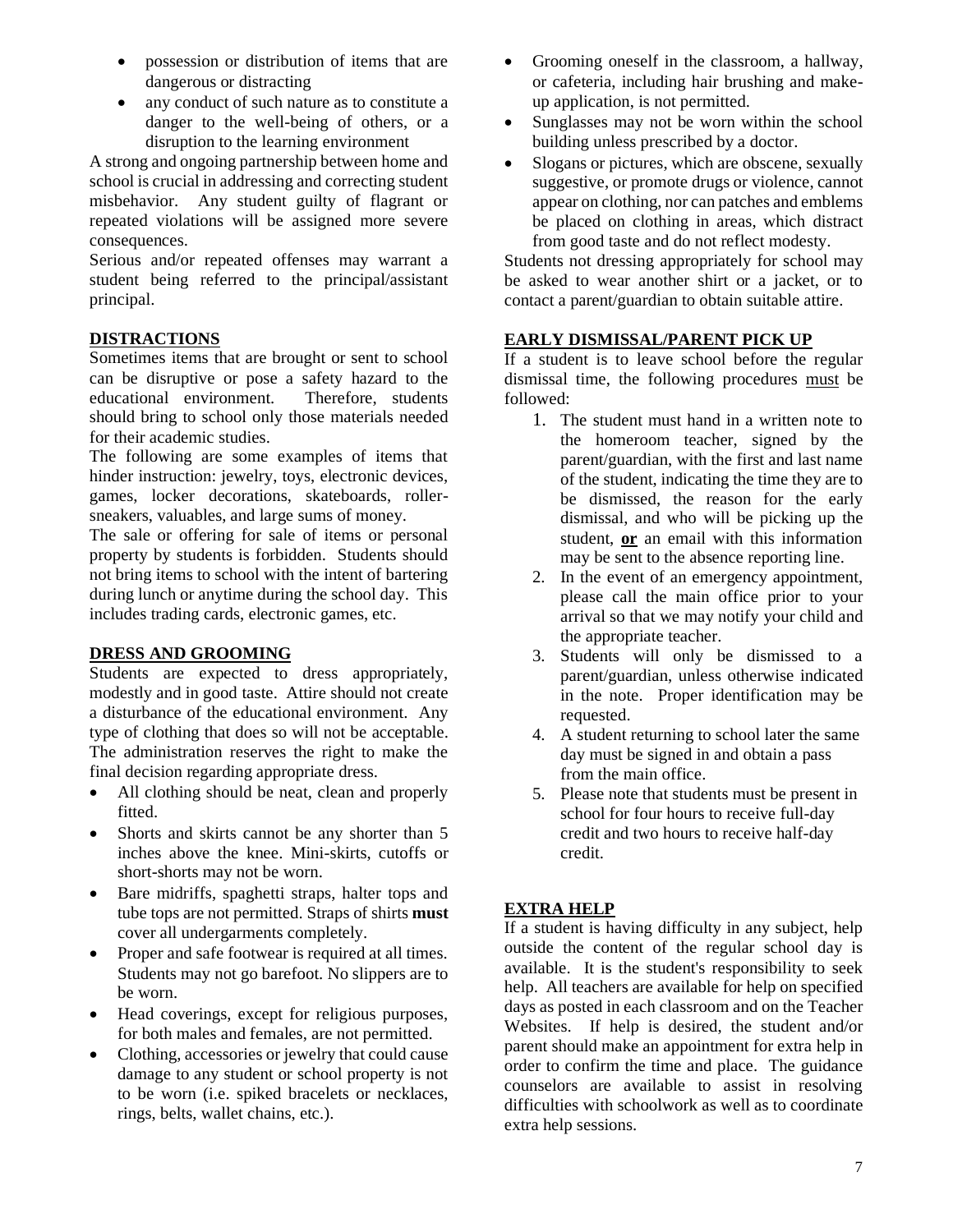**Students should not arrive more than five minutes before the start of before-school extra help.**

#### **FERPA**

The Family Educational Rights and Privacy Act (FERPA) protect the privacy of student records. Records are defined by FERPA. It also provides parents/legal guardians with the following rights:

- To request and inspect their child's records.
- To request to amend the record if they believe it to be inaccurate.
- To disallow any disclosure of directory information.
- To file a complaint with the U.S. Department of Education regarding district's failure to comply with FERPA.

#### **FIRE/SECURITY DRILLS**

New Jersey School Law requires that each school hold fire drills regularly. Each classroom will have Fire Drill rules and directions posted. Students should be familiar with the exits from each room where they attend classes.

Regularly there are other drills related to various types of emergencies. Staff members will educate students on these drills. In these events, students are instructed to follow staff instructions.

**During all drills, there is no talking and students are to leave the building quickly and without confusion.** 

#### **GUIDANCE**

The guidance program provides our students with individual, group, and crisis counseling services. Students must get a pass from the classroom teacher or from the school counselor, and make arrangements for conferences, as needed. The school counselor may also be contacted to discuss academic and/or developmental concerns.

## **HALLWAY/STAIRWAY COURTESY**

To facilitate movement within the building, please:

- 1. Keep the corridors open to traffic by walking to the right and walking no more than two abreast. Do not block traffic by standing in groups.
- 2. Physical contact of any kind is inappropriate in a school environment.
- 3. Pass through corridors quietly and safely. Be considerate of others in the halls and classrooms.
- 4. Place trash and recycling in the appropriate container.
- 5. Use appropriate language in the school building or on school grounds.

#### **HARASSMENT, INTIMIDATION AND BULLYING (HIB)**

**Introduction** (see NJSA 18A:37, NJAC 6A:16, and Board Policy #5512): The Board prohibits acts of harassment, intimidation, or bullying of a student on school property, at any school-sponsored function, on school buses, and, as appropriate, in other instances away from school grounds. Active or passive support for acts of harassment, intimidation, and bullying is also prohibited.

**Definition** (see N.J. Public Law 2010, chapter 122): Harassment, intimidation or bullying means any gesture, any written, verbal or physical act, or any electronic communication, whether it be a single incident or a series of incidents, that is reasonably perceived as being motivated either by an actual or perceived characteristic, such as race, color, religion, ancestry, national origin, gender, sexual orientation, gender identity and expression, or a mental, physical or sensory disability or by any other distinguishing characteristics that takes place on school property, at any school-sponsored function, on a school bus or off school grounds that substantially disrupts or interferes with the orderly operation of the school or the rights of other students and that:

• A reasonable person should know, under the circumstances will have the effect of physically or emotionally harming a student or damaging the student's property, or placing a student in reasonable fear of physical or emotional harm to his person or damage to his property;

• Has the effect of insulting or demeaning any student or group of students in such a way as to cause disruption, in or interference with, the orderly operation of the school; or

• Creates a hostile educational environment for the students; or

• Infringes on the rights of the student at school by interfering with a student's education or by severely or pervasively causing physical or emotional harm to the student.

**Expected Behavior** The district prohibits active or passive support for acts of harassment, intimidation or bullying. Students are encouraged to support other students who walk away from these acts when they see them, constructively attempt to stop them, and report acts to the building principal or designee. Each building principal will develop and provide a school-based program for appropriate recognition for positive reinforcement for good conduct, selfdiscipline, good citizenship, and academic success.

The Board expects students to conduct themselves in keeping with their levels of development, maturity and demonstrated capabilities with proper regard for the rights and welfare of other students and school staff, the educational purpose underlying all school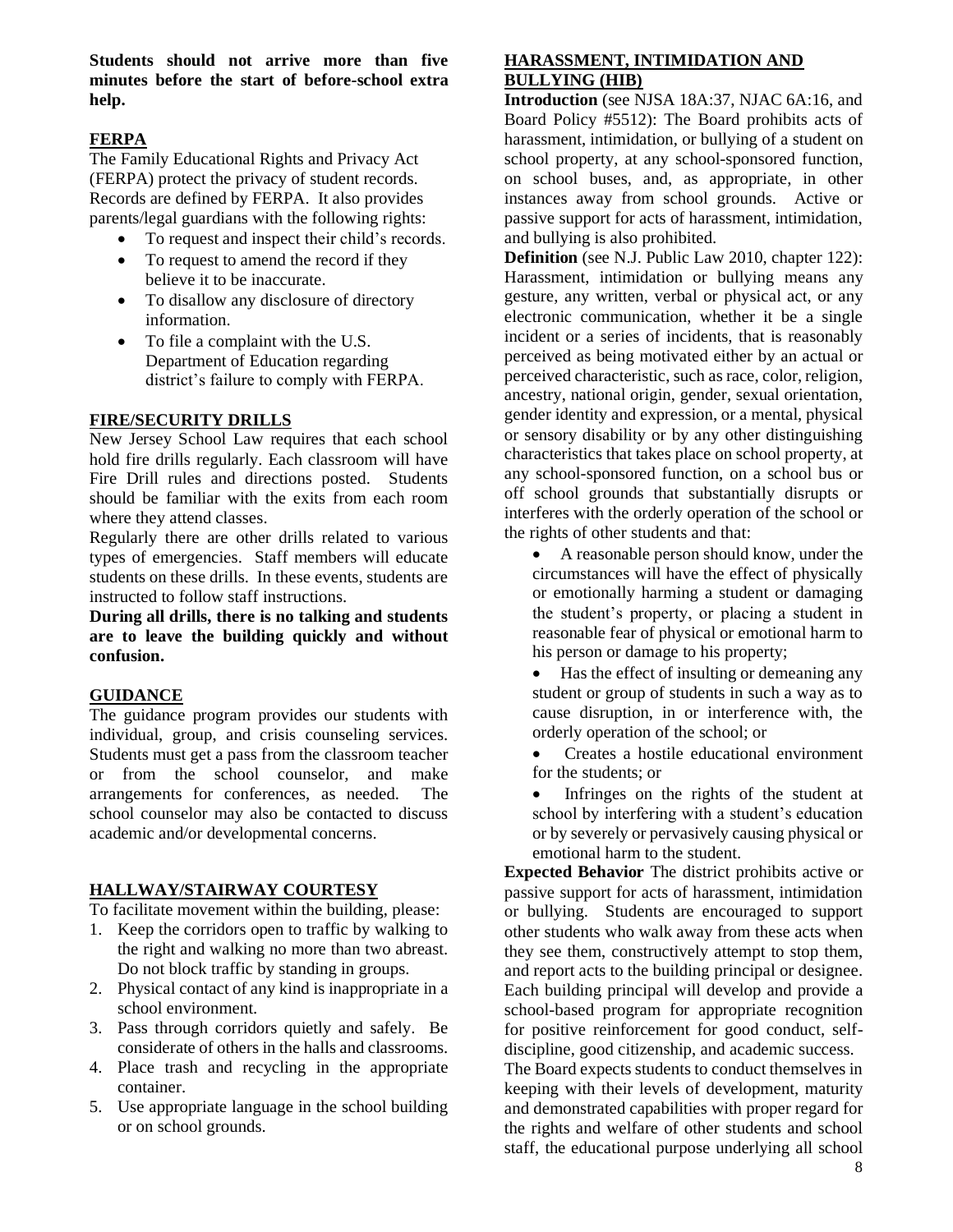activities, and the care of school facilities and equipment. The Board believes that with the appropriate infusion of character education into the curriculum, modeling of appropriate behavior by adults and the support and assistance of parent/guardian, students, and the community, we will produce an environment that encourages students to grow in self-discipline.

*Please see Board Policy 5512: Prohibiting Harassment, Intimidation and Bullying, for full text.*

## **HEALTH OFFICE**

It is the goal of the Health Office to provide services, which will aid each student in achieving their optimum health potential, thereby enabling them to benefit from the educational program.

**Illnesses** - If a student becomes ill at school, they will obtain a pass from their teacher and report to the Health Office. Parents will be notified if the student must go home. **Students are not permitted to use their cell phones to contact their parent/guardian regarding pick up for illness.**

**Absence** - If a student is absent, parents must notify the school by calling the School Absence Phone Number, or by emailing the absence reporting address. See the first page of this handbook for contact information.

**Elevator Use (Hillside School Only) –** Restricted to temporarily or permanently disabled students. Keys are distributed at the discretion of the school nurse and a signed behavior contract is filed with the nurse for the duration of the usage period.

**Accidents** - All accidents, no matter how minor, are to be reported immediately to the supervising teacher. The supervising teacher will then notify the school nurse and follow her instructions. The nurse will administer first aid and notify parents if additional treatment is needed. If the nurse is not in her office, the student will report to the main office.

**Medication** – Whenever possible, students should be administered medication at home rather than at school. This includes both over-the-counter as well as prescription medication. If your child must take medication during the school day, district forms stating the name of the medication, dosage, time to be given, and other pertinent information must be filled out by the child's physician and the parent/guardian and returned to the school nurse. The forms may be obtained from the nurse's office or from the Nurse's page under the "Parents" link on the Eisenhower website.

Medication must be in the original container labeled by the pharmacy or physician. It will be kept in the School Health Office. Medication should not be kept by students to be self-administered except in special situations, documented by the child's physician, where the student has asthma or a life-threatening condition. Arrangements must be made through the school nurse and the child's physician. Medication must be dropped off and picked up by a parent or guardian.

**Health Screenings** - School health screenings are conducted on an annual basis per New Jersey state guidelines, unless a physical exam is completed by the student's healthcare provider. Documentation of the physical exam must be submitted to the School Nurse. Parents will be notified if follow-up care is needed.

Screenings are performed by the School Nurse as follows:

**Height, weight, blood pressure**- all students are screened once per school year.

**Vision and scoliosis-** 6<sup>th</sup> grade students are routinely checked once per school year; 5<sup>th</sup> grade students may be checked upon parent request. A student may be excused from scoliosis screening upon written request to the School Nurse by a parent or guardian. The nurse is available during school hours. Please feel free to contact the Health Office if you have any questions or concerns.

#### **HOMEWORK**

Homework is defined as an assignment to be prepared or completed at a time other than during regular class time and serves to reinforce instruction that has taken place or to prepare for an upcoming class topic.

Homework is an important part of the educational process. Repeated studies have shown that there is a direct correlation between effective study habits and completion of assignments and a student's success in school. Homework, properly planned and purposeful in nature, should help students:

- Learn to work independently and become self-reliant.
- Organize and plan for their schoolwork.
- Extend proficiency in effective habits and skills.
- Increase knowledge and its application.
- Develop insight and stimulate creativity.

Students must assume responsibility for homework assignments. Parents/guardians and teachers are partners in the education of students. Their joint effort in assessing and monitoring homework provides an excellent opportunity to strengthen the home-school partnership.

A teacher typically assigns homework 3-5 days per week. Developmental, achievement, and ability differences among student all impact the actual time that students may spend on assignments. Long-term assignments will require additional time management skills.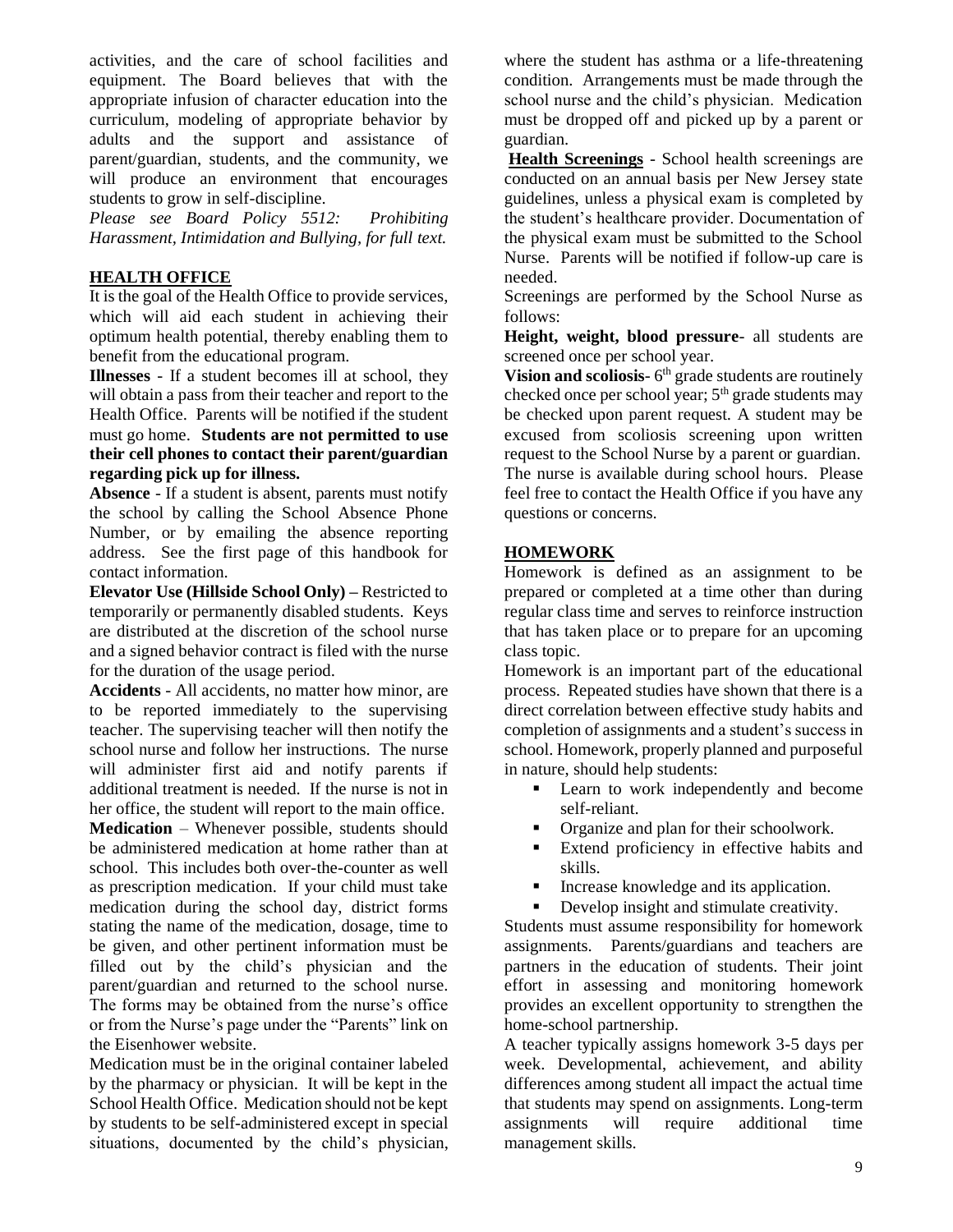**Time Guide for Out-of-Class Study**

| Gr              | Amount         | Academic             | Amount       |
|-----------------|----------------|----------------------|--------------|
|                 | Per Day        | Level                | Per Day      |
| 5 <sup>th</sup> | 40-60 min.     | 5 <sup>th</sup> E/AI | 40-90 min.   |
|                 |                |                      |              |
| 6 <sup>th</sup> | 20-30 min. per | $6th$ E              | 20-30 min.   |
|                 | course         |                      | per course   |
|                 | 100-150 min.   |                      | 100-150 min. |
|                 | maximum        |                      | maximum      |

\*Nightly independent reading for students at all levels is strongly encouraged and is not subject to the homework limits in the chart above.

Homework assignments can be accessed through the OnCourse System Homework Portal at [www.oncoursesystems.com/homeworkportal/index/](http://www.oncoursesystems.com/homeworkportal/index/brrsd) [brrsd.](http://www.oncoursesystems.com/homeworkportal/index/brrsd)

## **INSURANCE**

Parents/Guardians have an opportunity to purchase accident insurance for their student, for both the School Day and Around-the-Clock-Time. Information will be available to parents/guardians at the beginning of the school year, with instructions on how to enroll.

The form to be completed in the event of an injury requiring medical attention is available in the Health Office. It is the responsibility of each student to be sure that any accident occurring on school property is reported to the Health Office. It will be the responsibility of the parent to process all claims since the school is not the agent. Any questions about any claim must be directed to the insurance company and not the school.

## **LOCKERS**

Each student is assigned a locker at the beginning of the school year for his or her personal use. All lockers are the property of the Board of Education. The school reserves the right to inspect or search lockers at any time, and teachers do inspect lockers at various intervals throughout the year. Students should maintain an orderly locker and remove material that is not current. Pictures, slogans, or other items may not be posted inside or outside lockers. No child may enter another student's locker for any reason. There is a fee for lost/damaged locks/lockers.

The school assumes no responsibility in case of loss or theft.

## **LOST AND FOUND**

Students who have lost articles may go to the designated Lost and Found before school, during lunch, or after school to look for them. After a reasonable time, articles are donated to charity.

## **PARENT/TEACHER CONFERENCES**

Parents may arrange conferences with teachers, counselors, or the principal/assistant principal at any time by calling the school.

## **PHOTOGRAPHY/VIDEOGRAPHY**

Photographs and videos for such purposes as news media coverage of school activities, except for events open to the public, must be authorized in advance by the superintendent or principal in accordance with Policy 9400, News Media Relations. Parent(s)/guardian(s) shall be notified annually in the student handbook that photographs and videos of pupils may be taken for news and media purposes. Parent(s)/guardian(s) may request in writing that their child(ren) not be included in any photograph or video taken for school district and/or outside publication.

## **PHYSICAL EDUCATION EXCUSES**

All students participate in physical education and health instruction. It is necessary that all students be properly clothed for physical education class. Students are required to wear closed toe, low heeled, rubber-soled sneakers during P.E. Jewelry should not be worn.

Physical education excuses are issued by the school nurse in the case of temporary disability. P.E. excuses for more than three days require a doctor's note. Students cannot resume P.E. activities after a serious illness, injury or surgical procedure without a medical release from his/her physician. A student who is injured during a physical education class must report the incident to both the P.E. teacher and the school nurse.

## **PROGRESS REPORTS**

Progress reports are issued through the PowerSchool Parent Portal on a quarterly basis, midway through each marking period. These notices are posted to keep parents and students informed of academic progress and to suggest ways for removing deficiencies and improving grades.

## **PROMOTION**

Each student must demonstrate satisfactory academic performance to advance from one grade level to the next.

## **PUPIL RECORDS**

Parents, legal guardians, and adult students have a right to access pupil records. To learn about the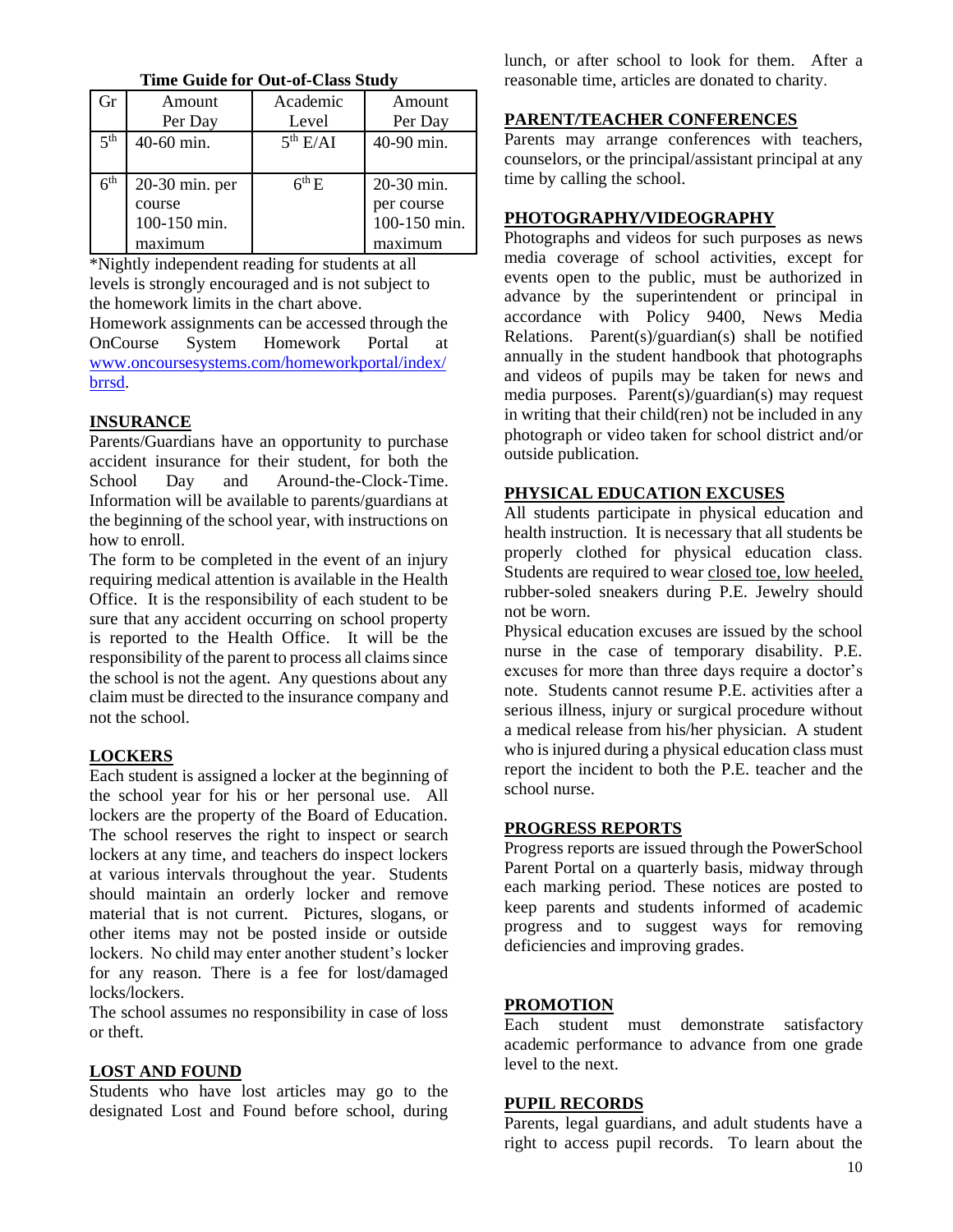procedure to inspect pupil records please refer to BRRSD Board of Education Pupil Records Policy #8330 or contact the school principal. Health and Special Education records are maintained separately from the student academic record file.

#### **RECESS/OUTSIDE PLAY**

Students have recess outside if weather permits and should dress appropriately for the weather. No food or drink is permitted at recess. Playground equipment must be returned to the Cafeteria Assistants at the conclusion of recess. Once outside, students are expected to follow the same rules established within the classroom and the school. Appropriate supervision is provided at all times and students must follow the rules and the directions of the Cafeteria Assistants.

#### **REPORT CARDS**

Progress in school is vitally important to students, parents and teachers. The report card is designed to help students and parents understand the student's progress so that the school and home can work together in improving that progress. Report cards are accessible on the Power School Parent Portal on a quarterly basis. Students and parents/guardians are expected to review student progress via PowerSchool on a regular basis.

| $\cdots$ $\alpha$ on $\alpha$ manager $\alpha$ |            |
|------------------------------------------------|------------|
| A+                                             | $97 - 100$ |
| A                                              | $92 - 96$  |
| $A -$                                          | $90 - 91$  |
| $B+$                                           | $87 - 89$  |
| B                                              | $82 - 86$  |
| $B-$                                           | $80 - 81$  |
| $C+$                                           | 77 - 79    |
| $\mathsf{C}$                                   | $72 - 76$  |
| $\overline{C}$                                 | $70 - 71$  |
| $D+$                                           | $68 - 69$  |
| D                                              | $66 - 67$  |
| D-                                             | 65         |
| U                                              | Below 65   |
| I                                              | Incomplete |
| M                                              | Medical    |

**Gr. 5 & Gr. 6 Marking System**

A plus mark (+) indicates a greater degree of progress. A minus mark (-) indicates a lesser degree of progress. All "Incomplete" (I) marks must be made up within three weeks of the issuance of the report card. It is the responsibility of the student to make the necessary arrangements for the make-up work. After three weeks all incomplete work is recorded as zeros and averaged with the completed work.

#### **RIGHT TO SEARCH**

Lockers, desks or storage places provided for student use are, and remain at all times, property of the Bridgewater-Raritan Regional School District Board of Education. These areas and the contents, therefore, are subject to a random search at any time, pursuant to board policy. Administrators are authorized to conduct reasonable inspections of school property, or of students and items brought upon school grounds, where there is a reasonable cause to believe that a law or a school rule has been violated.

#### **SCHOOL CLOSING/DELAYED OPENING/EARLY DISMISSAL**

If school is closed or delayed in opening because of bad weather, an announcement is made on the district website [www.brrsd.org](http://www.brrsd.org/) and radio stations WCTC (1450 AM), WPST (94.5 FM), New Jersey (101.5 FM), Television News 12 NJ, and on the internet at [www.weatherclosings.com](http://www.weatherclosings.com/) starting at 6:15 a.m. Please note that the school district cannot control the timing or accuracy of radio and television school closing information. We are referred to as the Bridgewater-Raritan Regional School District. In addition, the district has implemented the School Messenger Instant Alert System for Schools. The registration process is online at https://powerschool.brrsd.k12.nj.us. Click on School Messenger in the Menu. You will be redirected to the School Messenger Page. Registered users may also log onto this website to update their contact information. This system is used for urgent, unforeseen, or emergency notification and you must register online in order to receive notifications.

#### **SCHOOL HOURS**

| Regular Main Office Hours: 8:00 am - 4:00 pm |                      |
|----------------------------------------------|----------------------|
| Regular School Day:                          | $9:05$ am $-3:30$ pm |
| Delayed Opening:                             | $11:05$ am - 3:30 pm |
| Emergency Early Dismissal: 9:05 am - 1:40 pm |                      |
| 4-hour Session:                              | $9:05$ am $-1:30$ pm |

#### **School Bell Schedules:**

#### **REGULAR DAY SCHEDULE**

| Period            | <b>Time</b>     |
|-------------------|-----------------|
| <b>First Bell</b> | 9:00            |
| Homeroom          | $9:05 - 9:15$   |
|                   | $9:18 - 10:01$  |
|                   | $10:04 - 10:47$ |
|                   | $10:50 - 11:33$ |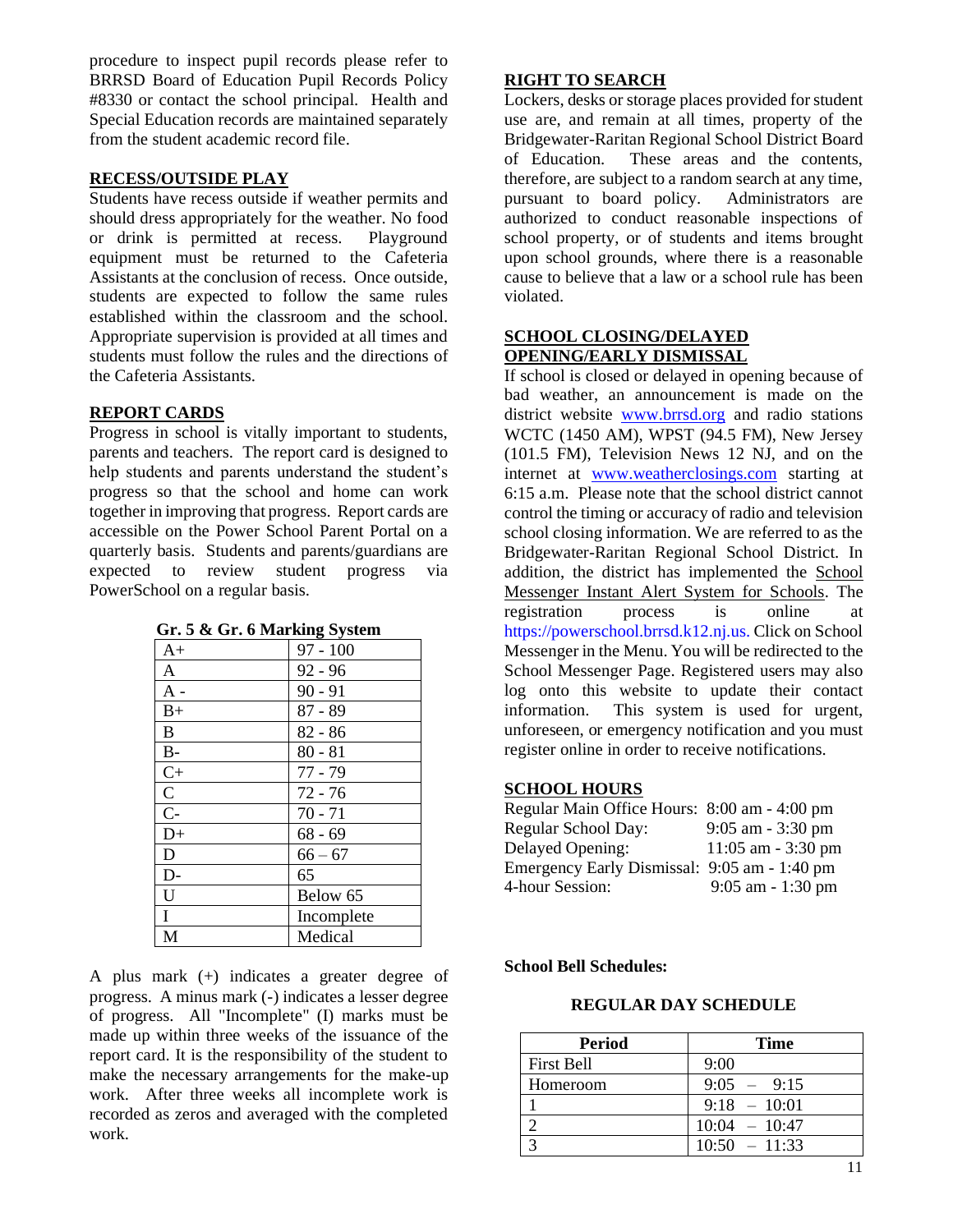|           | $11:36 - 12:19$ |
|-----------|-----------------|
|           | $12:22 - 1:05$  |
|           | $1:08 - 1:51$   |
|           | $1:54 - 2:37$   |
|           | $2:40 - 3:23$   |
| Dismissal | 3:30            |

## **4 HOUR SESSION SCHEDULE Lunch Served**

|                   | <b>Time</b>                              |
|-------------------|------------------------------------------|
| <b>Period</b>     |                                          |
| <b>First Bell</b> | 9:00                                     |
| Homeroom          | 9:05<br>9:14<br>$\overline{\phantom{0}}$ |
| 1                 | 9:16<br>9:44                             |
| $\overline{2}$    | 10:15<br>9:47                            |
| 3                 | 10:18<br>$-10:46$                        |
| 4                 | 10:49<br>11:17                           |
| 5                 | 11:20<br>$-11:48$                        |
| 6                 | 11:51<br>$-12:19$                        |
| 7                 | 12:22<br>12:50                           |
| 8                 | 12:53<br>1:21                            |
| Dismissal         | 1:30                                     |

#### **EMERGENCY EARLY DISMISSAL Lunch Served**

| <b>Period</b>     | Time            |
|-------------------|-----------------|
| <b>First Bell</b> | 9:00            |
| Homeroom          | $9:05 - 9:14$   |
| 1                 | $9:16 - 9:46$   |
| $\overline{2}$    | $9:49 - 10:19$  |
| 3                 | $10:22 - 10:52$ |
| $\overline{7}$    | $10:55 - 11:25$ |
| 4                 | $11:28 - 11:58$ |
| 5                 | $12:01 - 12:31$ |
| 6                 | $12:34 - 1:04$  |
| 8                 | $1:07 - 1:37$   |
| Dismissal         | 1:40            |

#### **DELAYED OPENING SCHEDULE**

| <b>Period</b>     | <b>Time</b>     |
|-------------------|-----------------|
| <b>First Bell</b> | 11:00           |
| Homeroom          | $11:05 - 11:17$ |
|                   | $11:20 - 11:48$ |
|                   | $11:51 - 12:19$ |
|                   | $12:22 - 12:50$ |

|           | $12:53 - 1:21$ |
|-----------|----------------|
|           | $1:24 - 1:52$  |
|           | $1:55 - 2:23$  |
|           | $2:26 - 2:54$  |
|           | $2:57 - 3:25$  |
| Dismissal | 3:30           |

#### **SCHOOL PROPERTY**

Students are responsible for the care of all books, supplies, and furniture supplied by the school.

Students, who vandalize property, or cause damage to school property or equipment, are required to pay for the repair or replacement of the item(s). Incidents classified, as vandalism will involve further school consequences and may involve the police. Any theft or damage to property may be cause for police notification.

#### **SCHOOL-SPONSORED ACTIVITIES**

Activities are held throughout the year to provide students with another opportunity for social development. Proper conduct is required at all times.

#### **SMOKING**

By law- no smoking or tobacco products are permitted on school buses, school grounds, or in school buildings. Students are prohibited from possessing and/or carrying cigarettes or other tobacco products on school grounds, in school buildings or on school buses. Violators face confiscation of the items and suspension.

#### **STUDENT RESPONSIBILITIES**

Students attend and participate in the school program so that they may develop to their fullest potential. With this in mind, students have the following responsibilities:

- 1. Accept responsibility for their actions.
- 2. Respect the rights of others, including the right to secure an education in an environment that is orderly and disciplined.
- 3. Attend school on a regular basis.
- 4. Be punctual.
- 5. Dress appropriately and maintain habits of personal hygiene.
- 6. Respect school property and help keep it free from damage.
- 7. Recognize that the school staff assumes the role of a surrogate parent in matters of behavior and discipline, from the time the student leaves home and until they return home, including school transportation and during any school-sponsored activities.
- 8. Make an earnest effort to do their best work.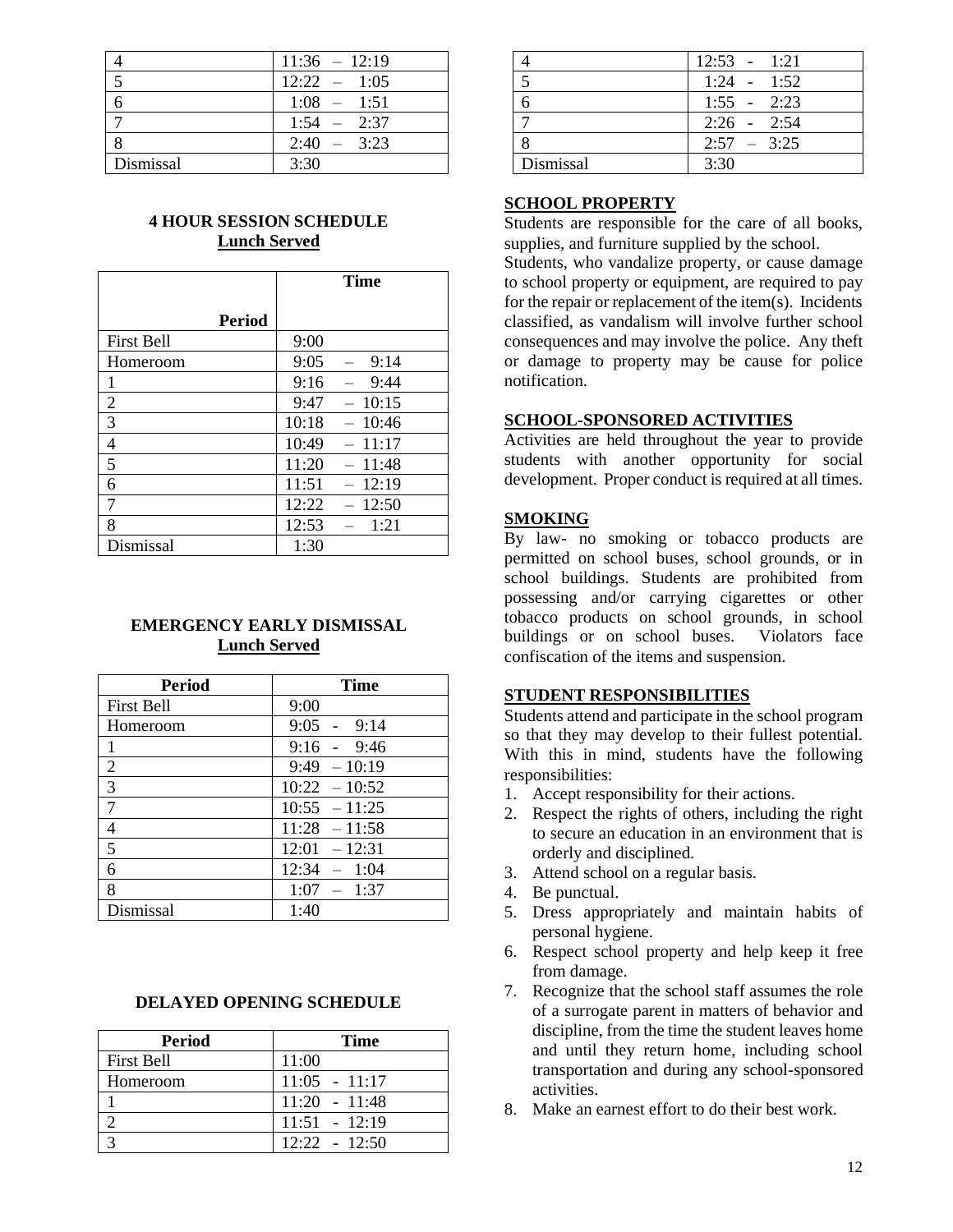- 9. Contribute toward establishing and maintaining an atmosphere that generates mutual respect and dignity for all.
- 10. Obey school rules and regulations.

## **SUBSTANCE ABUSE**

District students are entitled to attend school free from the hazards and disruptive influence of drugs. The Board of Education defines drugs as alcohol and any controlled dangerous substance as identified by state law which includes, but is not limited to: marijuana, PCP, LSD, any chemical which releases fumes causing a condition of intoxication or dulling of the senses, and any behavior-altering chemical substances used or intended to be used for purposes other than the treatment of sickness or injury as prescribed by a physician.

Unauthorized use, possession, sale or distribution of drugs by students, or others in the school setting, which includes school buses and school functions, will not be tolerated, nor will the presence in the school setting of anyone under the influence of drugs, including alcohol.

- Students violating this policy will be referred for intervention. Following due process, such students may be subject to strict disciplinary procedures including suspension and/or expulsion. In addition, such students may be subject to court imposed penalties for violation of laws.
- Any person engaging in the illegal use, possession or distribution of drugs in the school will be reported to the appropriate law enforcement authorities.
- **Exercise** Inspections for the location of drugs are matters relating to health and safety, and may be regarded as reasonable purposes for searches by school personnel. (See section entitled LOCKERS).

More detailed information can be found in Board of Education Policy 5346. In addition, the dangers of substance abuse, and effective decision-making skills for leading a drug-free life, are addressed in the health program and partnership programs such as S.H.A.R.E. and PRIDE.

## **TARDINESS**

Students are considered tardy for school if they are not in their assigned rooms at 9:05 a.m.

#### **Procedure for Arrival after 9:05 a.m.:**

- 1. Student and Parent/Guardian report to the Main Office.
- 2. The Parent/Guardian **must sign in the student** and indicate the reason for tardiness. Tardiness to school due to a medical appointment must be accompanied

by a doctor's note to be considered an excused absence.

3. The student will be given a pass in order to proceed to class.

A student is considered tardy to a particular class during the day if he/she is not in the designated classroom prior to the period bell.

If a teacher detains one or more students, who as a consequence arrive late to the next class, **each student has the responsibility to request a pass** from the teacher to bring to their next class thereby excusing the lateness.

## **TESTING**

The NJSLA (New Jersey Student Learning Assessment) computer-based assessments will be administered during the spring testing window.

## **TEXTBOOKS**

Textbooks are issued free to all students. Books must have covers to protect them at all times. At the end of the school year, or upon transfer, all books checked out in a student's name must be returned to the teachers. Payment must be made for lost or damaged books.

## **TRANSFERS**

When a student transfers out of the District a Parent/Guardian may have student records forwarded to a student's new school by completing the "Parent Authorization for Release of Pupil Records" form. This form can be obtained from the Guidance Office. A transfer card and all records will be forwarded to the new school when all books have been returned and all fines have been paid.

#### **VISITORS**

Visitors must park in the designated "**Visitor**" parking spaces. **Vehicles may not be parked along the yellow curbs in front of the school at any time, per the Bridgewater Township Police Department.** Visitors must enter through the main entrance of the school by using the video/buzzer system. Please face the camera, press the button on the wall and identify yourself and the purpose of your visit. After being buzzed in, please report to the Main Office to sign in and receive a visitor's pass; you may be asked to provide additional information. You must wear a visitor's badge at all times while on school property. **Police will be called for any person entering the school property or buildings without signing in.** Visitors may only visit the approved location within the building. Please return promptly to the Main Office at the end of your visit and sign out.